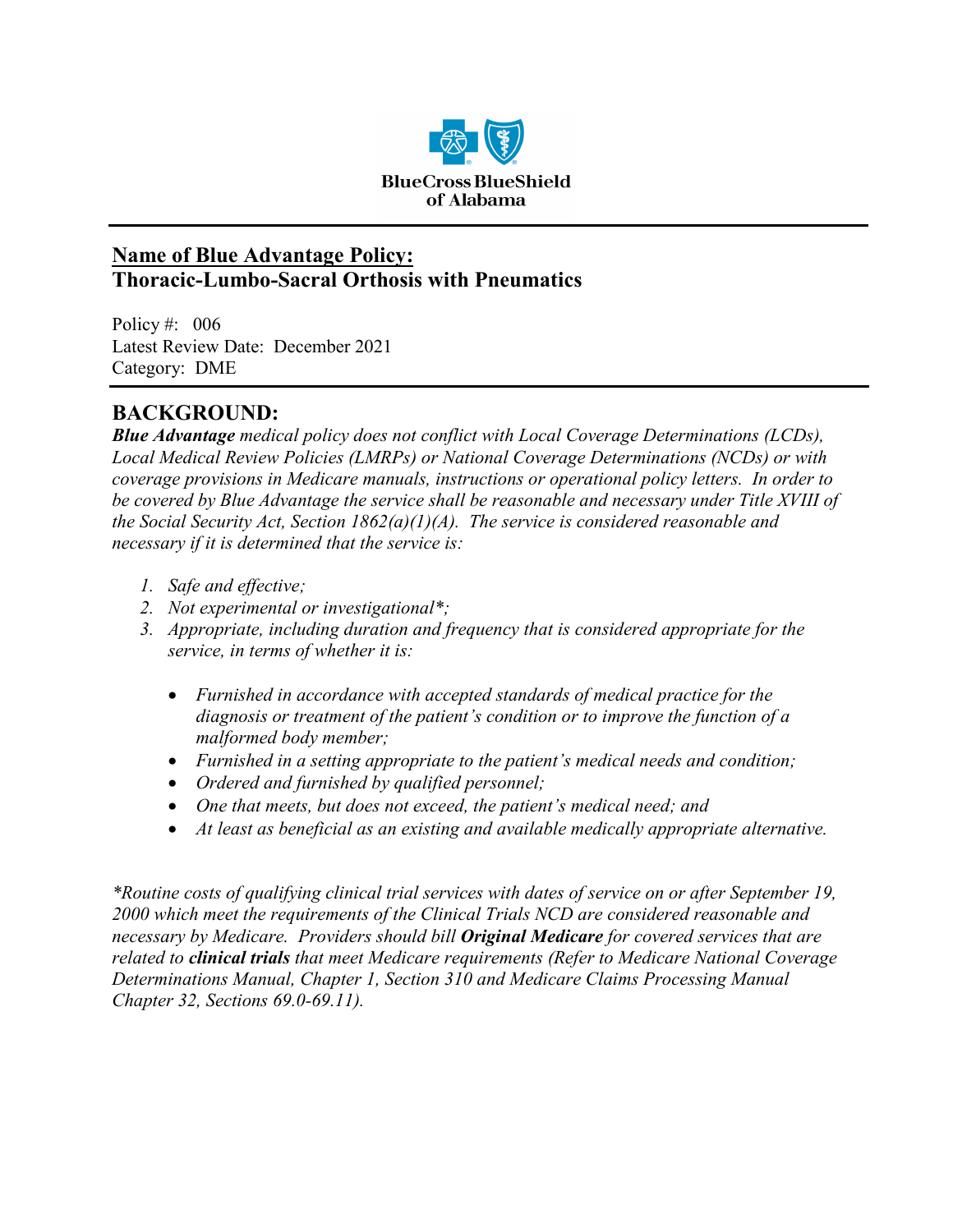### **POLICY:**

**Blue Advantage** will treat a **thoracic-lumbo-sacral orthosis incorporating pneumatic inflation** as a **non-covered benefit** and as **investigational**.

*Blue Advantage does not approve or deny procedures, services, testing, or equipment for our members. Our decisions concern coverage only. The decision of whether or not to have a certain test, treatment or procedure is one made between the physician and his/her patient. Blue Advantage administers benefits based on the members' contract and medical policies. Physicians should always exercise their best medical judgment in providing the care they feel is most appropriate for their patients. Needed care should not be delayed or refused because of a coverage determination.*

## **DESCRIPTION OF PROCEDURE OR SERVICE:**

Thoracic-lumbo-sacral orthosis (TLSO) with pneumatics consists of a vest with inflatable inserts. Inflation of these expandable inserts and pressure are controlled by the patient. The device is used to unload body weight from the spine onto the iliac crests.

A variety of back supports or braces are designed to offer stabilization and decompression as a conservative treatment for pain related to spinal disc disease and/or joint dysfunctions. For example, HCPCS codes L0450 through L0492 describe a variety of thoracic-lumbo-sacral orthoses (TLSO). An orthotic that includes a pneumatic component has become commercially available, the Orthotrac Pneumatic Vest™ (manufactured by Kinesis Medical, Minneapolis, MN). Orthofix, Inc. acquired Kinesis Medical in 2000.

A variety of back supports or braces are designed to offer stabilization and decompression as a conservative treatment for pain related to spinal disc disease and/or joint dysfunction. ). An orthotic that includes a pneumatic component has become commercially available, the Orthotrac Pneumatic Vest™ (manufactured by Kinesis Medical, Minneapolis, MN). Orthofix, Inc. acquired Kinesis Medical in 2000.

The pneumatic component is inflated by the patient and is designed to lift the patient's body weight off the spine and relieve intervertebral compression, specifically off the lumbar spine. The orthotic is designed to be worn intermittently throughout the day.

### **KEY POINTS:**

Literature review completed December 2021.

#### **Summary of Evidence**

The absence of controlled studies of thoracic-lumbar-sacral orthosis with pneumatics precludes any conclusions regarding effectiveness for the treatment of low back pain. The evidence is insufficient to determine the effects of the technology on health outcomes.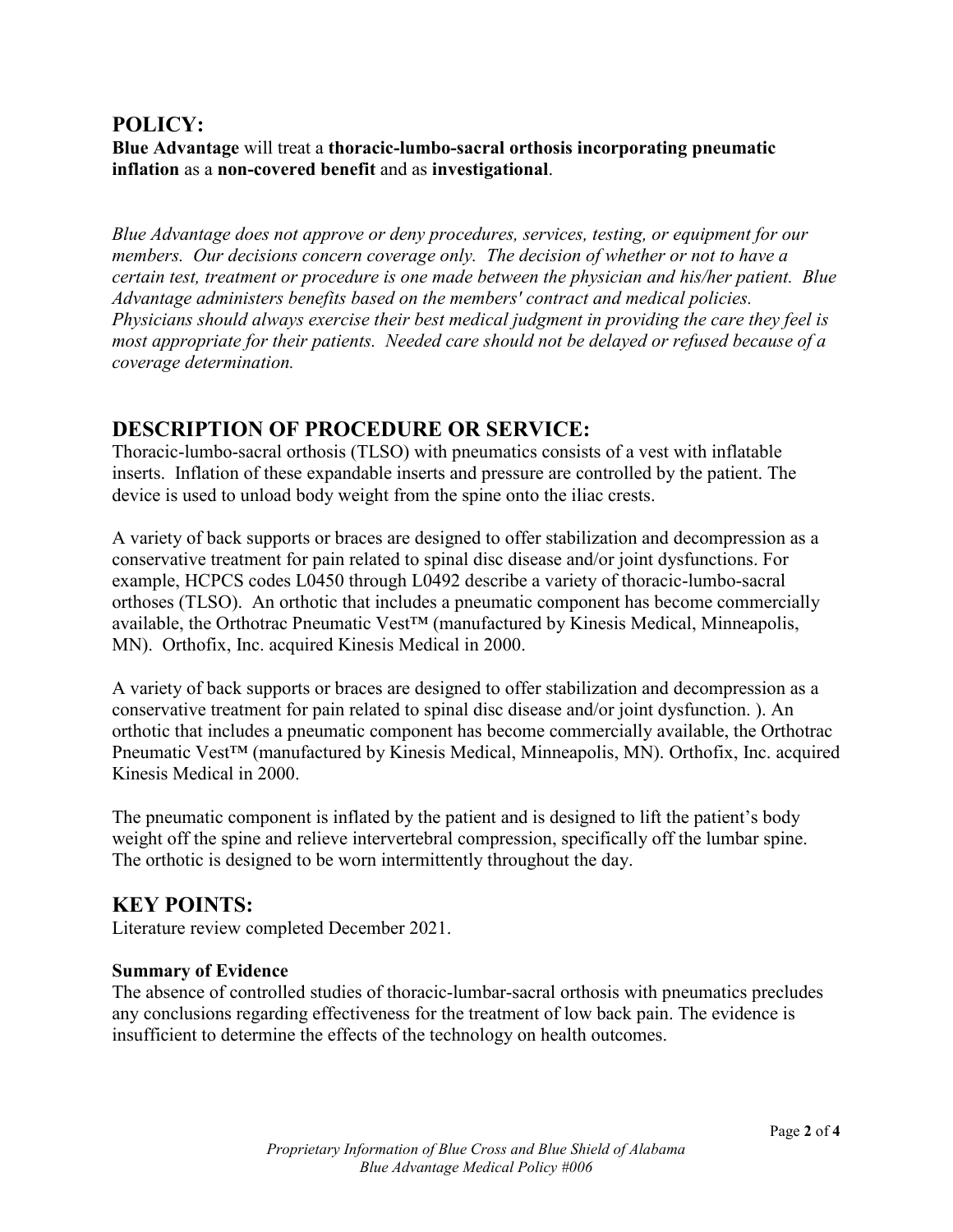### **KEY WORDS:**

Orthotrac™; pneumatic vest; ambulatory traction device, lumbo-sacral orthosis, pneumatics, Saunders Lumbar HomeTrac, Saunders Stx, ComforTrac, thoracic-lumbo-sacral orthosis with pneumatics, pneumatic orthosis

#### **APPROVED BY GOVERNING BODIES:**

On March 20, 1998, the FDA listed the Orthotrac™ Pneumatic Vest as a class 1 device. This classification does not require submission of clinical data regarding efficacy but only notification of the FDA prior to marketing.

#### **BENEFIT APPLICATION:**

Coverage is subject to member's specific benefits. Group specific policy will supersede this policy when applicable.

#### **CURRENT CODING: HCPCS**

E0830 Ambulatory traction device, all types, each

### **REFERENCES:**

- 1. Dallolio V. Lumbar spinal decompression with a pneumatic orthesis (Orthotrac): Preliminary study, Acta Neurochir Suppl 2005; 92: 133-7. Accessed December 2020.
- 2. IOM (Institute of Medicine). 2011. Clinical Practice Guidelines We Can Trust. Washington, DC: The National Academies Press.
- 3. Loguidice, V. et al. Clinical experience with the Orthotrac™ Pneumatic Vest providing ambulatory spinal decompression, Orthotrac™ Corporation, April 2000.
- 4. Orthotrac™ Corporation. Comparative case study of six orthopedic products for low back pain, using MRI to assess ambulatory spinal decompression, March 1999, pp. 1-4. Triano JJ, Rogers C, Diederich J. Discopathy with leg pain: a randomized controlled trial of Orthotrac vs EZ brace. Spine J 2003; 3(5):105-6.
- 5. Triano J. A randomized, controlled trial of treatment for disc herniation with radiating leg pain. Available online at: //www.clinicaltrials.gov/ct/show/NCT00220935. Van Tulder M, Jellema P, van Poppel M et al. Lumbar supports for prevention and treatment of low back pain. Cochrane Database Syst Rev 2000; (3):CD001823.
- 6. Triano J, Rogers C, Diederich J. Discopathy with leg pain: a randomized controlled trial of Orthotrac vs EZ brace. Spine J 2003; 3(5):105-6.
- 7. Van Tulder M, Jellema P, van Poppel M et al. Lumbar supports for prevention and treatment of low back pain. Cochrane Database Syst Rev 2000; (3):CD001823.